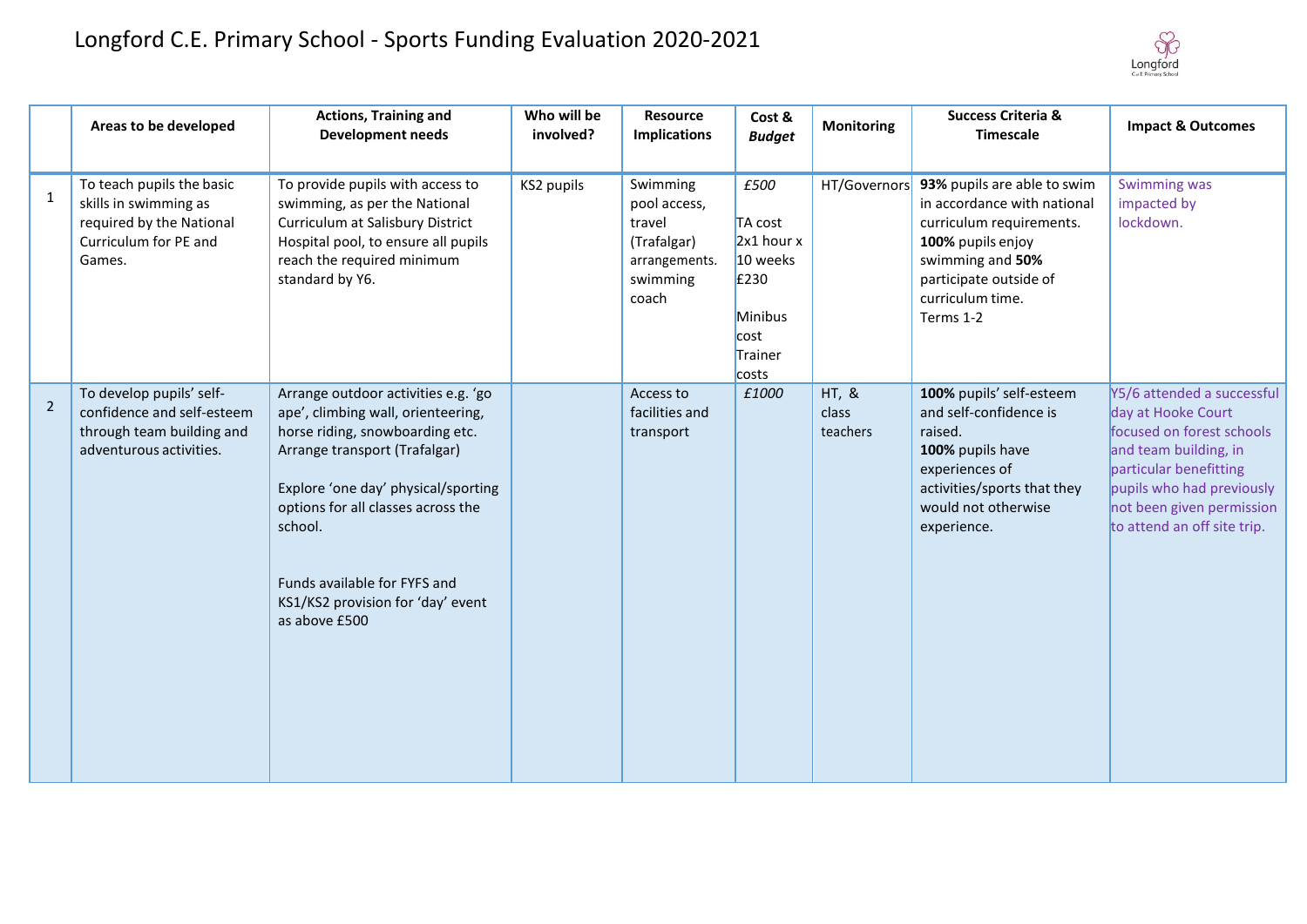| 3              | To effectively deliver the<br>NC for PE/Games across<br>the school and promote<br>sport as a healthy 'life-<br>choice'.                           | Sports coach to deliver sequence of<br>lessons in PE and games-individual<br>skills, team/mini-games. On-going<br>Equipment                                                                                                                      | EYFS, KS1 and<br>KS2 pupils | Sports coach<br>time and<br>relevant<br>equipment                      | Ben<br>Coombe<br>Coaching<br>£1120 x<br>6<br>$=£6720$ | <b>HT</b> | 100% pupils are engaged<br>in planned or structured<br>sporting/physical<br>activities delivering the<br>N.C curriculum for<br>PE/games.                                      | Baring lockdown,<br>PE/Games provision was<br>provided by a specialist<br>sports' coach, providing<br>pupils with weekly sport<br>and exercise, supporting<br>their health and well-<br>being, and the<br>opportunities to develop<br>their sporting skills in line<br>with the national<br>curriculum. Progress made<br>was particularly evident at<br>the end of term at Sports'<br>Day, when pupils were<br>given the opportunity to<br>demonstrate their skills via<br>various activites. |
|----------------|---------------------------------------------------------------------------------------------------------------------------------------------------|--------------------------------------------------------------------------------------------------------------------------------------------------------------------------------------------------------------------------------------------------|-----------------------------|------------------------------------------------------------------------|-------------------------------------------------------|-----------|-------------------------------------------------------------------------------------------------------------------------------------------------------------------------------|-----------------------------------------------------------------------------------------------------------------------------------------------------------------------------------------------------------------------------------------------------------------------------------------------------------------------------------------------------------------------------------------------------------------------------------------------------------------------------------------------|
| $\overline{4}$ | To provide after school<br>sports clubs to develop<br>pupils' physical skills in<br>different areas of sport,<br>Healthy lifestyles and<br>dance. | Sports coaches to deliver 1 hour<br>sessions after school to develop<br>pupils' confidence and skills.<br>To liaise with external providers to<br>offer a range of extra-curricular<br>sporting activities. Aim to have 4<br>per week, each term | EYFS, KS1 and<br>KS2 pupils | Sports<br>coach/providers<br>Martial arts,<br>gymnastics and<br>others | £1000                                                 | HT        | 80% pupils are engaged in at<br>least one physical activity<br>outside of school time.<br>50% pupils are inspired to<br>take up sports/dance away<br>from school. Terms 1 - 6 | Multi-sports continued<br>throughout the year,<br>except during lockdown.<br>The club was popular and<br>well attended. Activities<br>varied with the seasons<br>and provided a positive<br>impact on health and well<br>being.                                                                                                                                                                                                                                                               |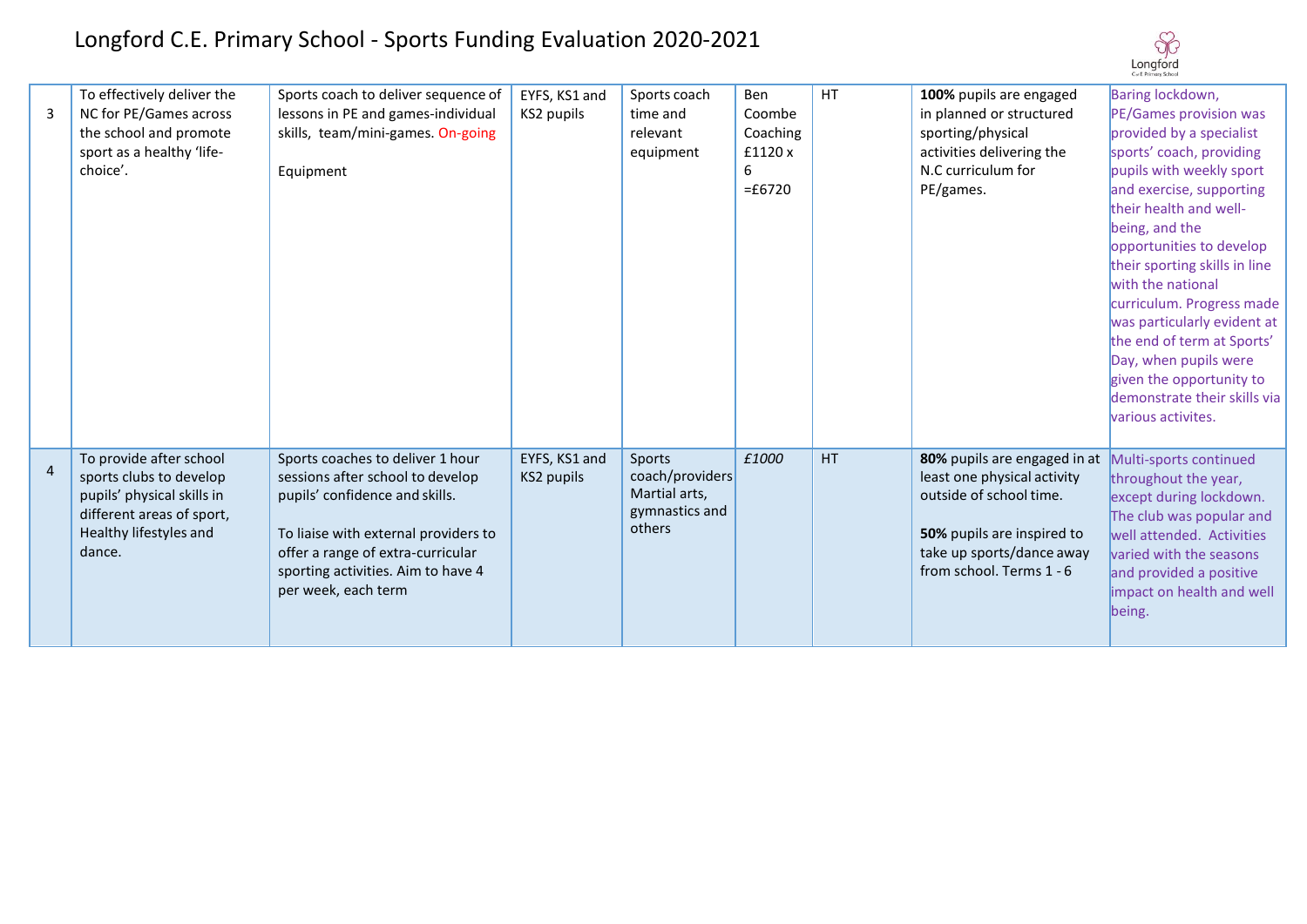|   | To continue to ensure good  | Create a list of required 'playtime'  | EYFS, KS1 and | Purchase of | £1000 | HT. | 100% pupils are engaged in  | Some equipment replaced, |
|---|-----------------------------|---------------------------------------|---------------|-------------|-------|-----|-----------------------------|--------------------------|
| 5 | quality, safe               | equipment with school council         | KS2 pupils    |             |       |     | planned sport activities at | including gym mats. More |
|   | equipment is available to   | members. E.g. football goal posts,    |               |             |       |     | lunchtimes.                 | equipment required.      |
|   | the pupils to support       | tennis nets, balls etc                |               |             |       |     | Appropriate equipment       |                          |
|   | lunchtime sports activities |                                       |               |             |       |     | enables all pupils to       |                          |
|   | led and supervised by       | Playground to be professionally       |               |             |       |     | participate in activities.  |                          |
|   | MDSAs and maintained to     | 'marked' and zoned with various       |               |             |       |     |                             |                          |
|   | a safe standard.            | interactive activities and physically |               |             |       |     |                             |                          |
|   |                             | games, including games which          |               |             |       |     |                             |                          |
|   |                             | develop maths and English links.      |               |             |       |     |                             |                          |
|   |                             |                                       |               |             |       |     |                             |                          |
|   |                             |                                       |               |             |       |     |                             |                          |
|   |                             | Equipment to be sourced for           |               |             |       |     |                             |                          |
|   |                             | play/lunch times and maintained       |               |             |       |     |                             |                          |
|   |                             | in safe outdoor shed.                 |               |             |       |     |                             |                          |
|   |                             |                                       |               |             |       |     |                             |                          |
|   |                             |                                       |               |             |       |     |                             |                          |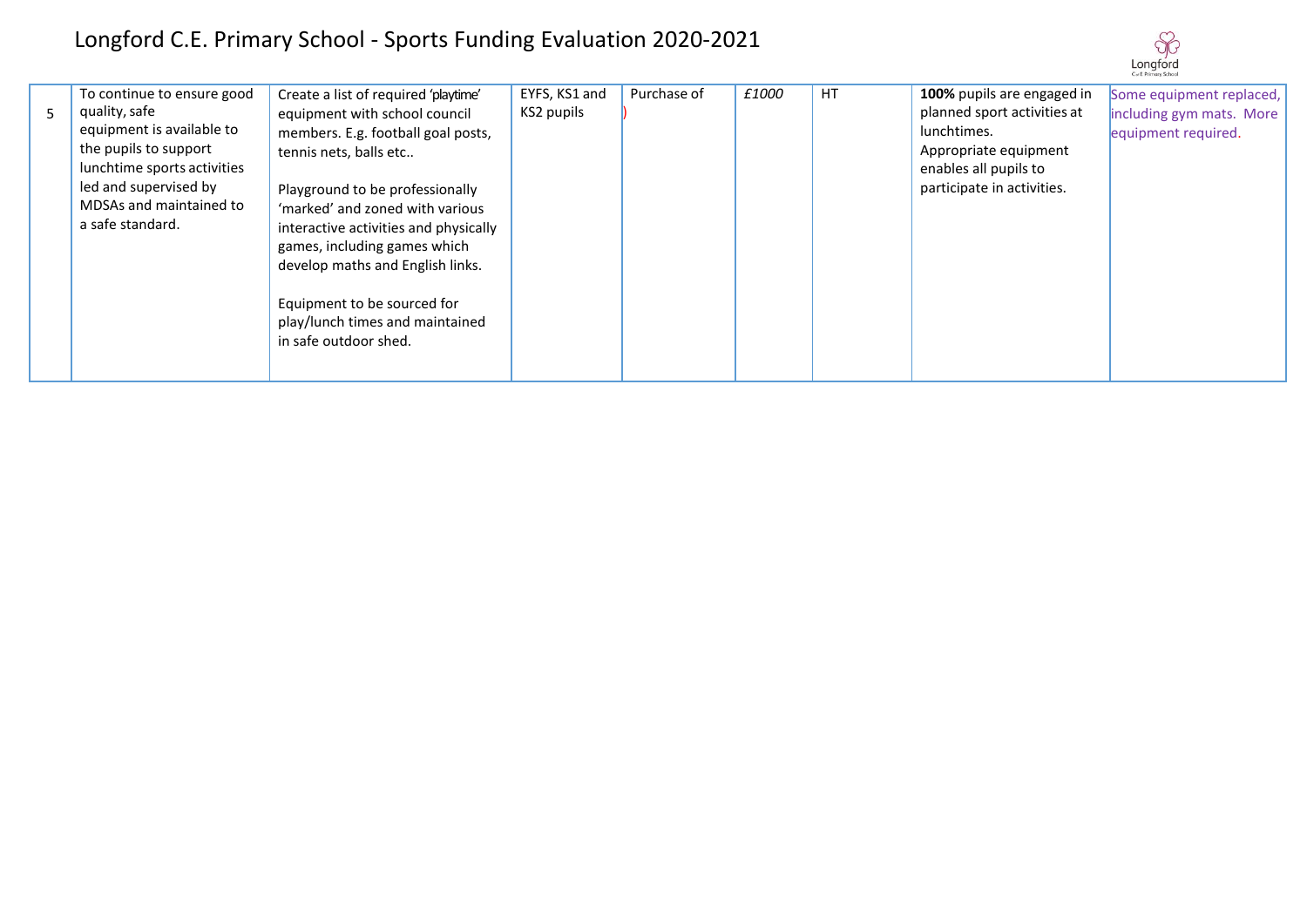